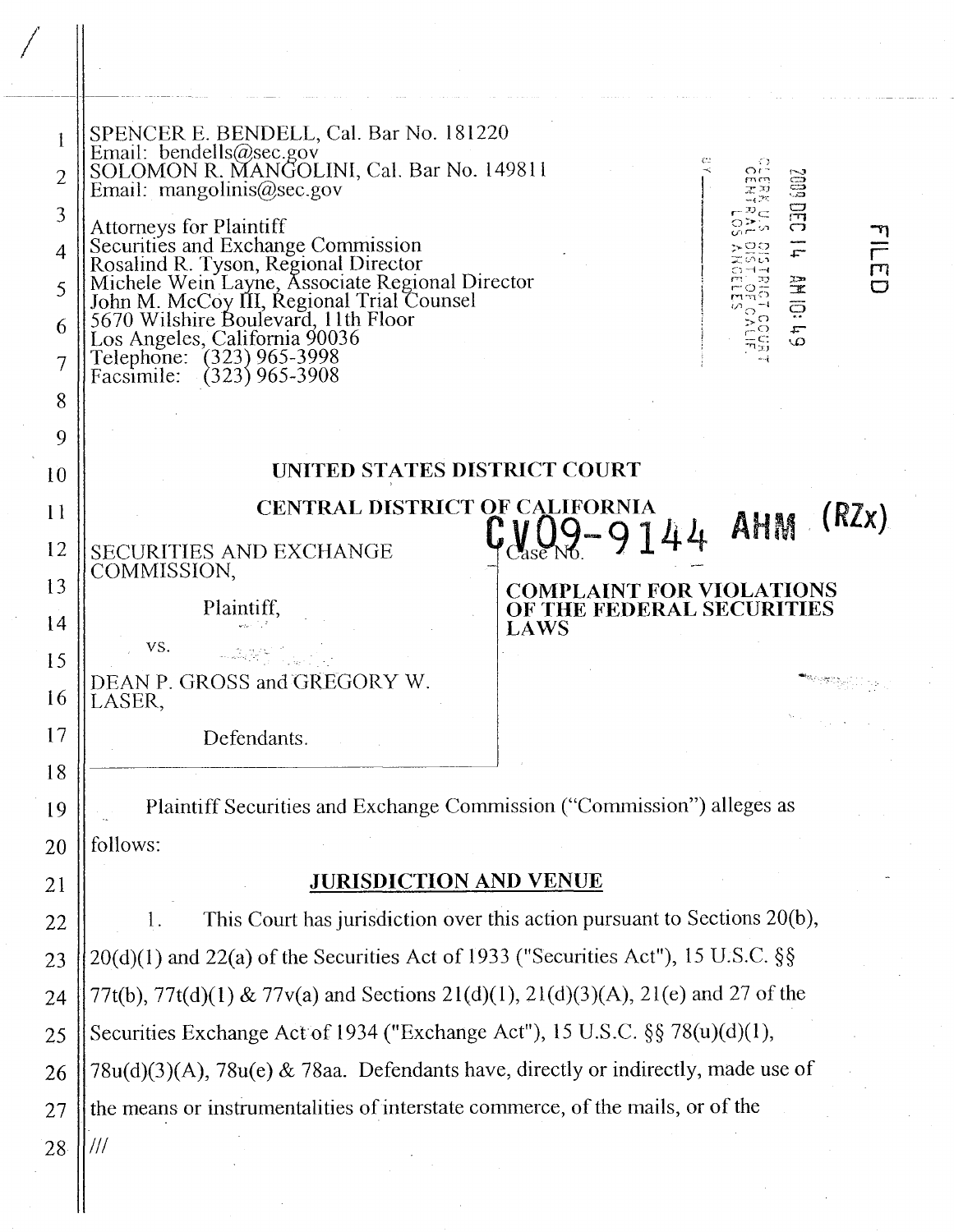facilities of a national securities exchange in connection with the transactions, acts, practices and courses of business alleged in this complaint.

1

2

3

4

5

6

7

8

9

10

11

12

13

14

15

2. Venue is proper in this district pursuant to Section 22(a) of the Securities Act, 15 U.S.C. § 77v(a), and Section 27 of the Exchange Act, 15 U.S.C. § 78aa, because certain of the transactions, acts, practices and courses of conduct constituting violations of the federal securities laws occurred within this district, and defendant Dean P. Gross resides in this district.

#### **SUMMARY**

3. This matter involves an ongoing Ponzi scheme being perpetrated by Dean P. Gross ("Gross"), doing business as Bridon Entertainment ("Bridon"), and Gregory W. Laser ("Laser"), in which they have raised more than \$18 million from at least 45 investors. Defendants offer both short term (30-90 day) and longer term (one-year) investments. Typically, promised rates of return on the short term investment range from 8% to 30 %, while the year-long investment typically offers a return between  $10\%$  and  $20\%$ . Gross has in some instances offered a 40% return.

16 17 18 19 20 21 22 23 24 25 26 27 28 4. Gross purports to be an advertising industry veteran with extensive connections which allow him to buy advertising time and space at a discount, and to resell it at a substantial profit to large, well-known corporations. When Gross offers a short-term investment, he identifies a specific well-known corporation he claims has contracted with him to buy advertising. Gross provides investors a fabricated contract that appears to be between Bridon and a representative of the well-known corporation. Gross and Laser tell investors that Gross will use their money to purchase advertising time and space, and that their promised returns will be generated by the profitable resale of that advertising to the specifically identified company. In fact, the contracts provided to investors are fake, and Gross does not have relationships with the well-known companies he claims are his clients. Gross does not buy or resell advertising, and investors' purported returns are not generated by the sale of advertising, but instead come from money raised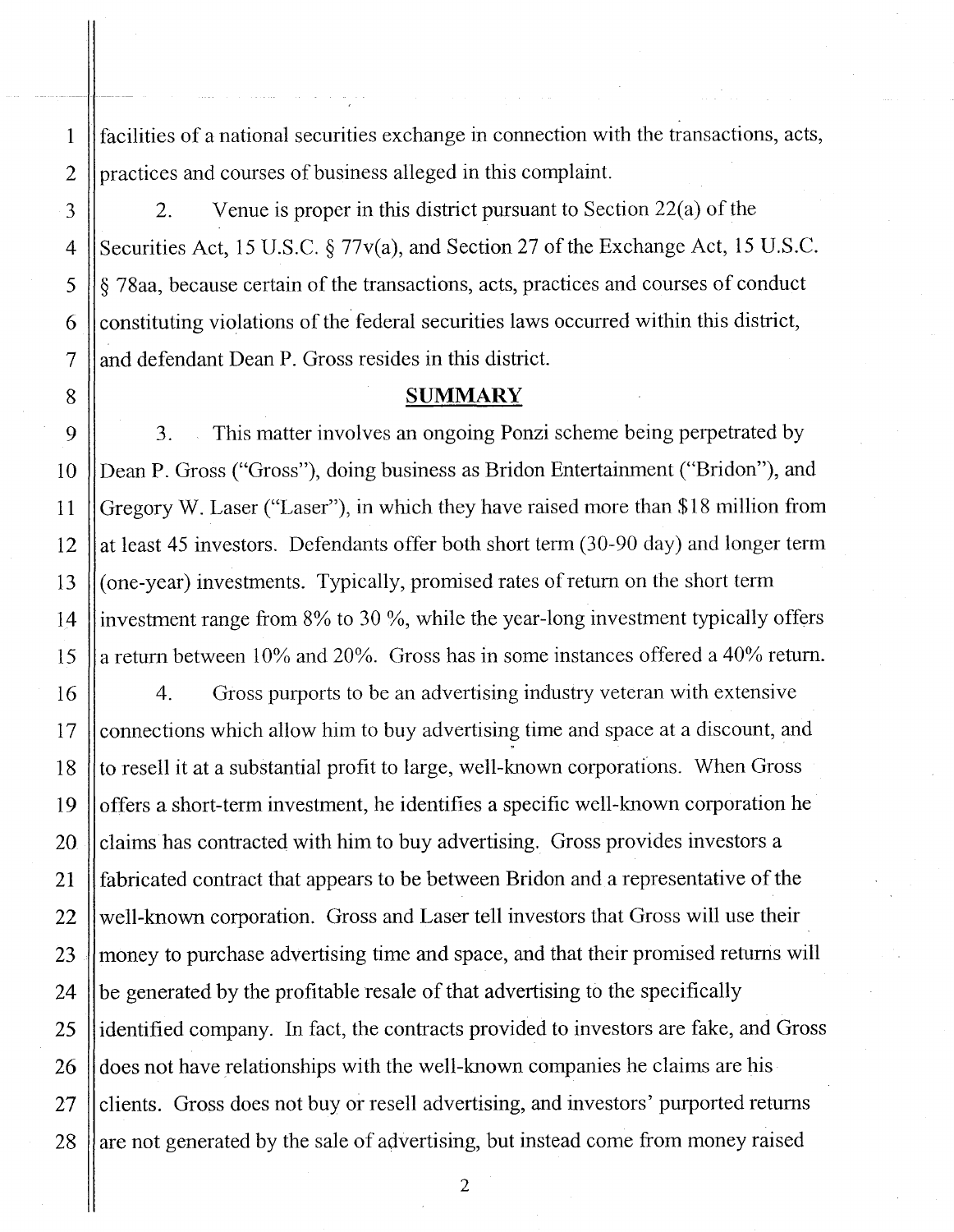from subsequent investors, in classic Ponzi fashion. Gross has also diverted over \$6 million from the primary account into which investor funds are deposited to his personal use.

5. Defendants, by engaging in the conduct described in this Complaint, have violated, and unless enjoined will continue to violate, the antifraud provisions of the federal securities laws. By this complaint, the Commission seeks emergency relief against defendants, including a temporary restraining order, an order requiring accountings, an asset freeze, an order expediting discovery, and an order prohibiting the destruction of documents, as well as preliminary and permanent injunctions, disgorgement with prejudgment interest, and civil penalties.

## DEFENDANTS

6. Dean P. Gross, age 47, resides in Agoura Hills, CA. Gross does business under the registered fictitious business name of "Bridon Entertainment."

7. Gregory W. Laser, age 46, resides in San Diego, CA. Laser is the main sales agent for Bridon's investments. Laser was formerly registered with the Commission as a broker-dealer from 1986 to 1989, but is not currently registered with the Commission in any capacity.

#### THE FRAUDULENT SCHEME

A. Gross's Investment Offering

1

2

3

4

5

6

7

8

9

10

11

12

13

14

15

16

17

18

19

20

21

22

23

24

25

26

27

28

8. Since at least December 2006, Gross, operating under the name Bridon, has been offering and selling securities with no registration statement on file or in effect, and purporting to use the proceeds to purchase discounted advertising time and space for resale to major corporations. Gross has raised more than \$18 million from at least 45 investors. While most of the investors are California residents, some are residents of other states.

9. Gross and Laser rely primarily on their respective networks of friends and family, as well more distant acquaintances to locate potential investors. Using e-mails, telephone conference calls, and in-person meetings, they solicit these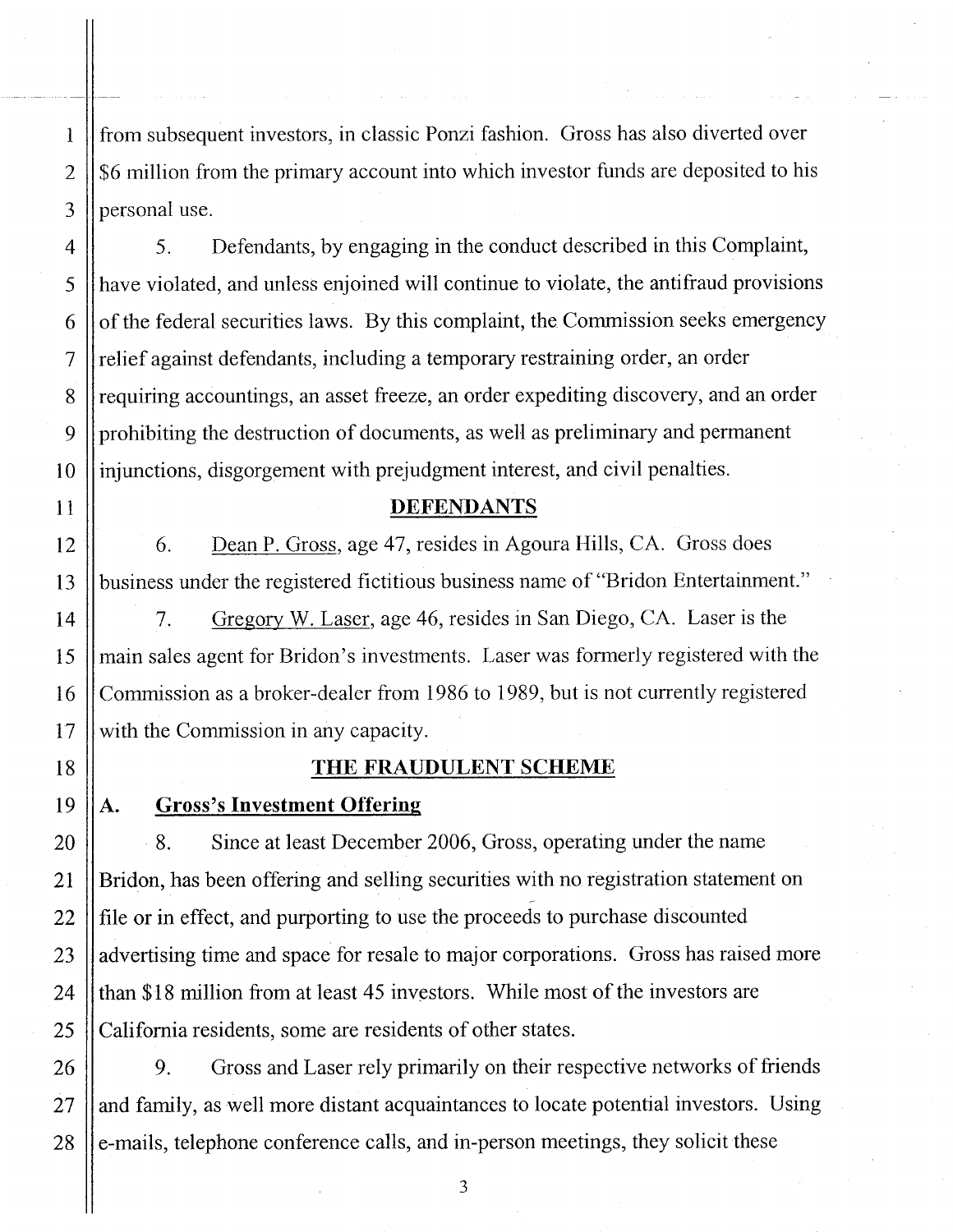5 1 2 3 4 6 7 . 8 9 potential investors. Often in the process of soliciting an investment, Gross meets with potential investors. The meetings, whether individual or small groups, are designed to provide potential investors with information about Gross, Bridon, and the investment opportunities being offered. Although typically held in restaurants and private homes throughout California, Gross has conducted meetings with potential investors in other states. Laser receives a commission, typically of 3% to 6%, paid at the time that the investors' purported profits are paid. Laser takes a commission, even where somebody that he introduced to Gross locates the investor and is also taking a commission.

10 15 20 11 12 13 14 16 17 18 19 21 ·22 23 24 10. During meetings and conversations with potential investors, Gross purports to be an advertising industry veteran. Gross tells the potential investors that investor funds are used solely to purchase discounted bulk advertising time and space on a variety of media platforms, including television, radio, outdoor, and the Internet, for resale at increased prices to a number of well-known corporations or brands such as Home Depot, Federal Express, DIRECTV, Warner Brothers, and Slim-Fast. Investors are promised varying returns, typically between 8% and 30% purportedly derived from the profits realized from the resale of the advertising. Gross represents that he is able to generate such high returns due to his more than 20 years of advertising experience, unique knowledge of the industry, and exclusive connections with advertising buyers for major corporations: Not all investors meet or deal directly with Gross. Laser, or individuals whom Laser compensates with commissions, relay essentially the same information to the investors, frequently by distributing copies of a Power Point presentation provided by Gross entitled "Bridon Entertainment—Media where it matters".

11. Gross provides investors with two investment options: a short-term investment option and an annual option (which he refers to as the "Annual Program"). While some receive marketing materials, all investors receive an agreement entitled "Royalty Agreement," to be executed by the investor and Gross.

25

26

27

28

 $-$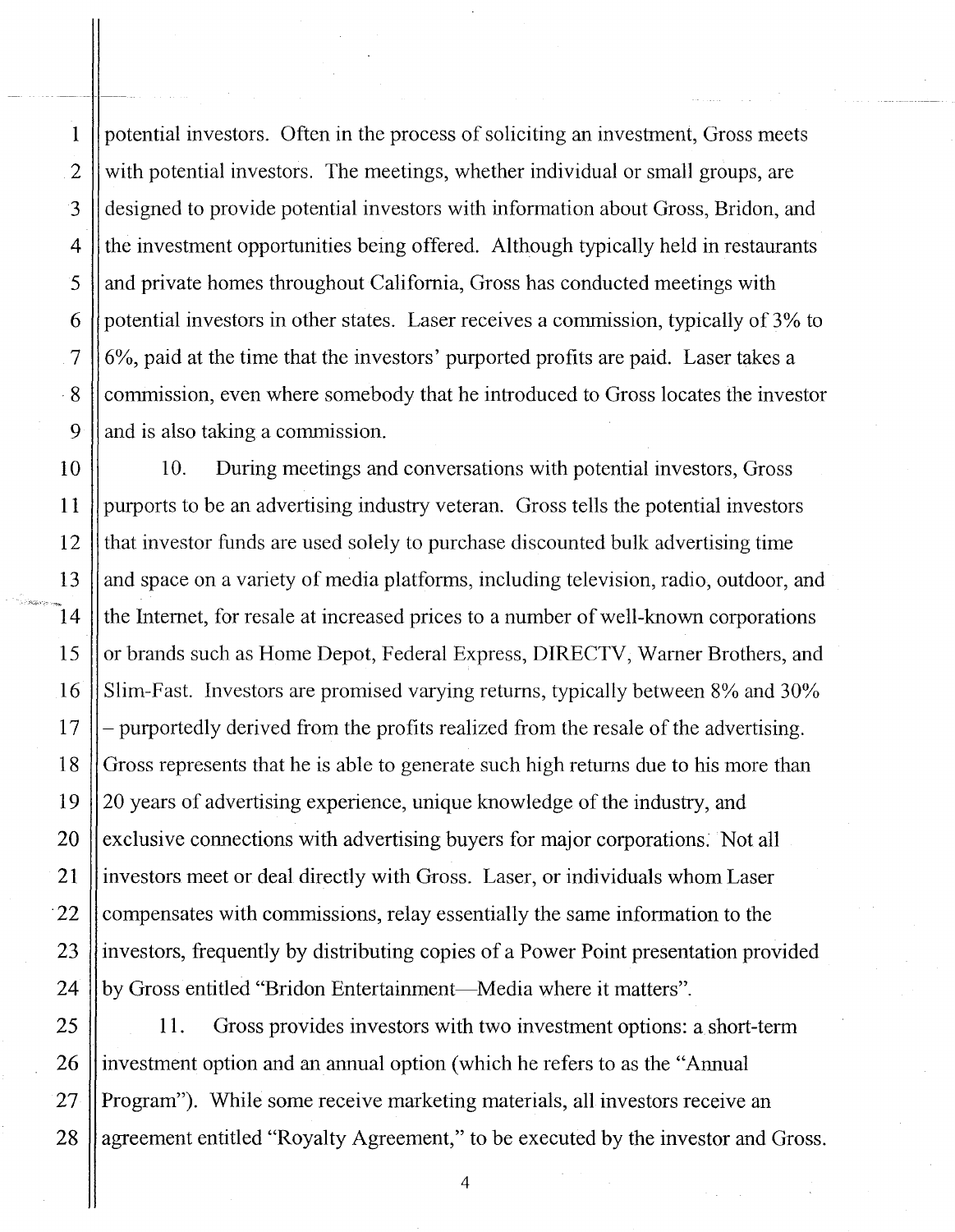Investors who elect the short-term option also receive a document entitled "Spot Program Agreement" or "Spot Program Contract" which specifically identifies the company ultimately purchasing the advertising time or space to be bought at a discount with those investors' funds. The Spot Program Agreement or Contract purports to be a contract between the well-known corporation buying advertising and Bridon.

7 8 9 10 12 13 14 12. Investors are instructed to wire transfer money either directly to Bridon or to Laser who forwards the funds to Bridon. Gross is the signatory for the Bridon accounts into which investor funds are ultimately deposited. Gross receives investor funds, and then pays out purported returns and investor principal, either directly to the investor, or to Laser. Laser forwards the purported profits to those investors linked to him, minus the portion of the returns that he retains for himself and any other person who may have helped him solicit the investor, along with any returned principal.

1

2

3

4

5

6

11

15

16

17

18

19

20

21

22

23

24

25

## **1. The Short-Term Option**

13. The investments offered by Gross under the short-term option carry varying terms, typically from 30 to 90 days, but most have a 90 day term, with a return typically between 8% and 30%, and sometimes as high as 50%. Gross and Laser explain to investors that their funds will be used solely to purchase advertising time and/or space for resale to a well-known corporate client who is specifically identified in the Royalty Agreement provided to the investor. Similarly, defendants represent to investors that their returns, as well as principal repayments, are derived from Bridon's resale of the advertising time and space at a significant profit. Bridon's client list is purportedly comprised of a variety of wellknown companies such as Home Depot and Federal Express.

26 27 28 14. The Royalty Agreements under the short-term option call for the investor to receive his interest and principal at the end of the investment's term. The Royalty Agreements for the short-term option include a provision by which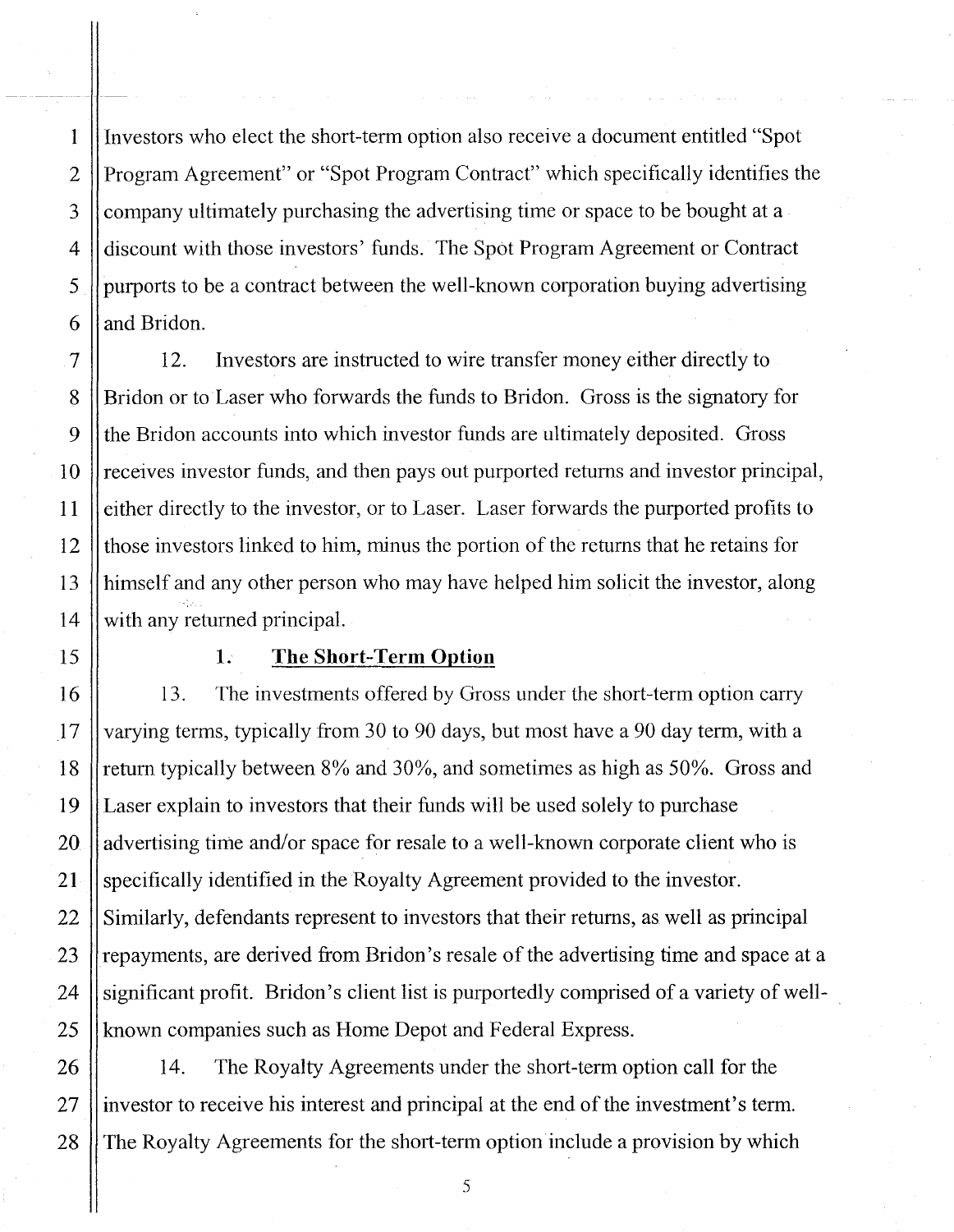Gross "personally guarantees" that he will pay the investor the promised interest and re-pay principal even if Bridon is not paid by its advertising client. Payments to investors of interest and principal are usually made by wire transfer of funds into accounts previously designated by investors for the receipt of such funds. In most instances, however, investors choose to take their profits, but "roll over," or reinvest their principal.

## 2. **The Annual Program**

15. Investors are also offered the option of investing in the "Annual Program." As the name suggests, investments in the Annual Program have a term of 12 months, with returns generally payable monthly. The returns offered in the Annual Program are typically between 10% and 20%. Additionally, while the written agreements for the short-term offerings reference a single company as the buyer of the advertising time or space, the agreements for the Annual Program offerings reference either no specific or multiple possible buyers. For example, an April 2008 Royalty Agreement states the investor "[a]grees to invest \$50,000 in Bridon in funding ongoing advertising opportunities with Home Depot, Sears, Blue Cross, Volvo, DirecTv [sic], Warner Bros Studios etc. [sic]." Also, the Annual Program Royalty Agreements explicitly provide investors with the "opportunity to rollover [sic] the investment in the years following the termination" of the contract.

16. Gross claims that the Annual Program advertising clients are not specifically identified in the Annual Program because he purchases the advertising time or space before having an agreement with a specific advertising buyer. As Gross explains the process to investors, the advertising industry has twice yearly "buys" where media space is secured for the following 12 months. Based on his extensive knowledge and industry experience, he knows how much media time and space to purchase. Gross purports to make bulk purchases of advertising time and/or space on these occasions without having a contract with a specific client for the resale of the advertising.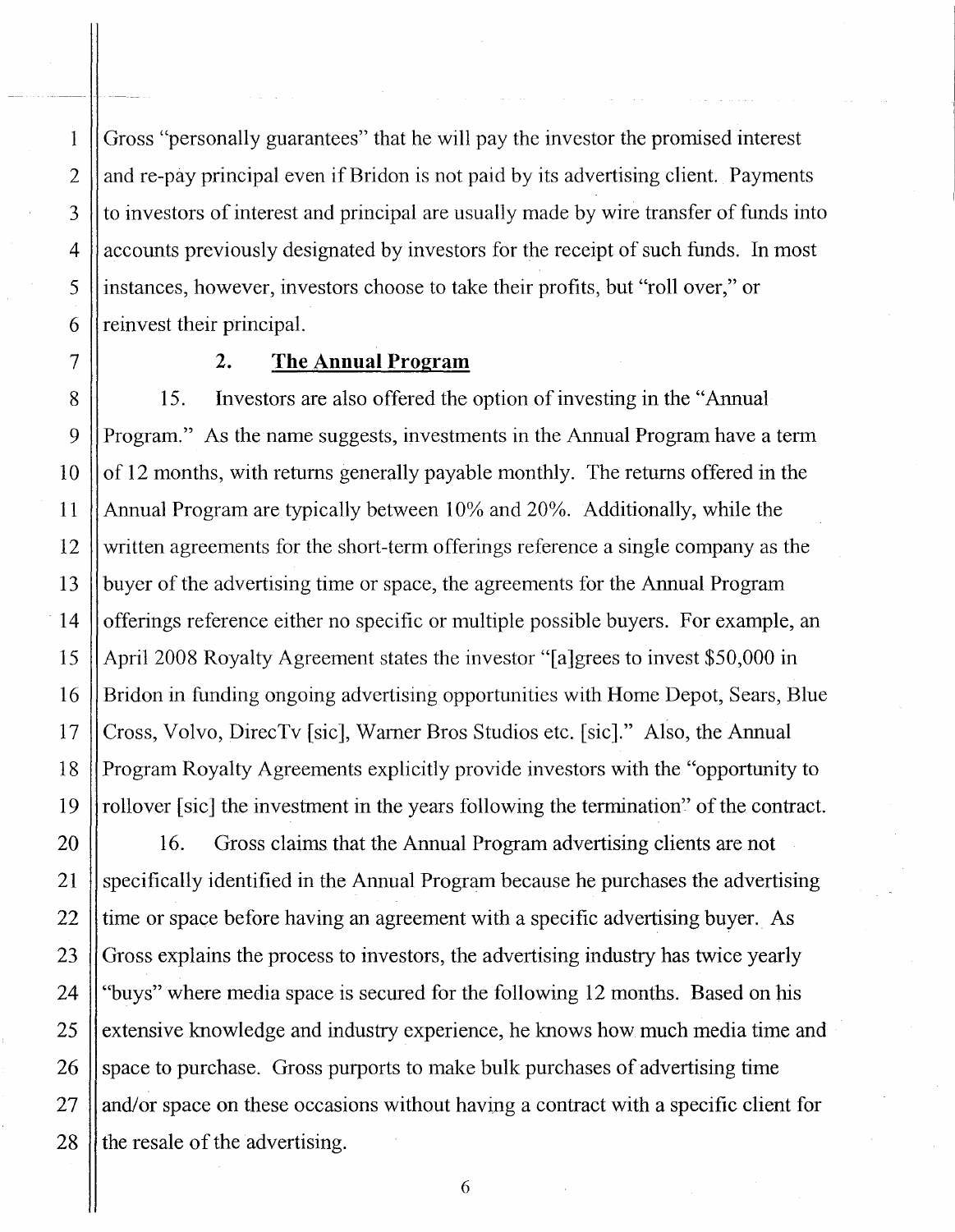1 2 3

4

5

6

7

8

9

10

11

12

13

14

15

16

17

18

19

20

21

22

23

24

25

26

27

28

#### B. Gross's **Role**

17. Gross, doing business as Bridon, created the scheme of offering and selling securities based on the purported existence of contracts for the sale of advertising time and space to major corporations. He carries out the scheme by soliciting potential investors directly and by using Laser to solicit potential investors using information Gross provides, namely Gross's description of his purported business. Gross personally meets with prospective investors to talk about the investment opportunity, often using a Power Point presentation he created, which describes his purported business and which describes annual returns from 25% to 40%. He drafts offering documents, drafts and signs investor agreements, disseminates copies of the Spot Program Agreements or Contracts to investors, gives investors personal guarantees, and collects investor funds and distributes purported investor profits. Gross is the signatory on and has control over the accounts into which investor funds are ultimately deposited and out of which investors' purported returns are generated.

## c. Laser's **Role**

18. Laser first invested his own money in Bridon in 2006. At approximately the same time, Laser convinced his parents to invest as well and he took a portion of the purported returns on their investment. Laser soon began recruiting other family members and friends as investors, and he has brought in at least 20 investors, raising at least \$8.4 million. Since Laser began investing in Bridon, monies received from Bridon have been his only source of income. At least some investors solicited by Laser were not informed that Laser was receiving a portion of the returns.

19. Laser did not perform any due diligence or investigation of Gross's claims before soliciting others to invest. At one point, he asked to be put in touch with Bridon's advertising contacts, but Gross refused, claiming that the identities of his contacts were proprietary, and Laser did not persist. Based on templates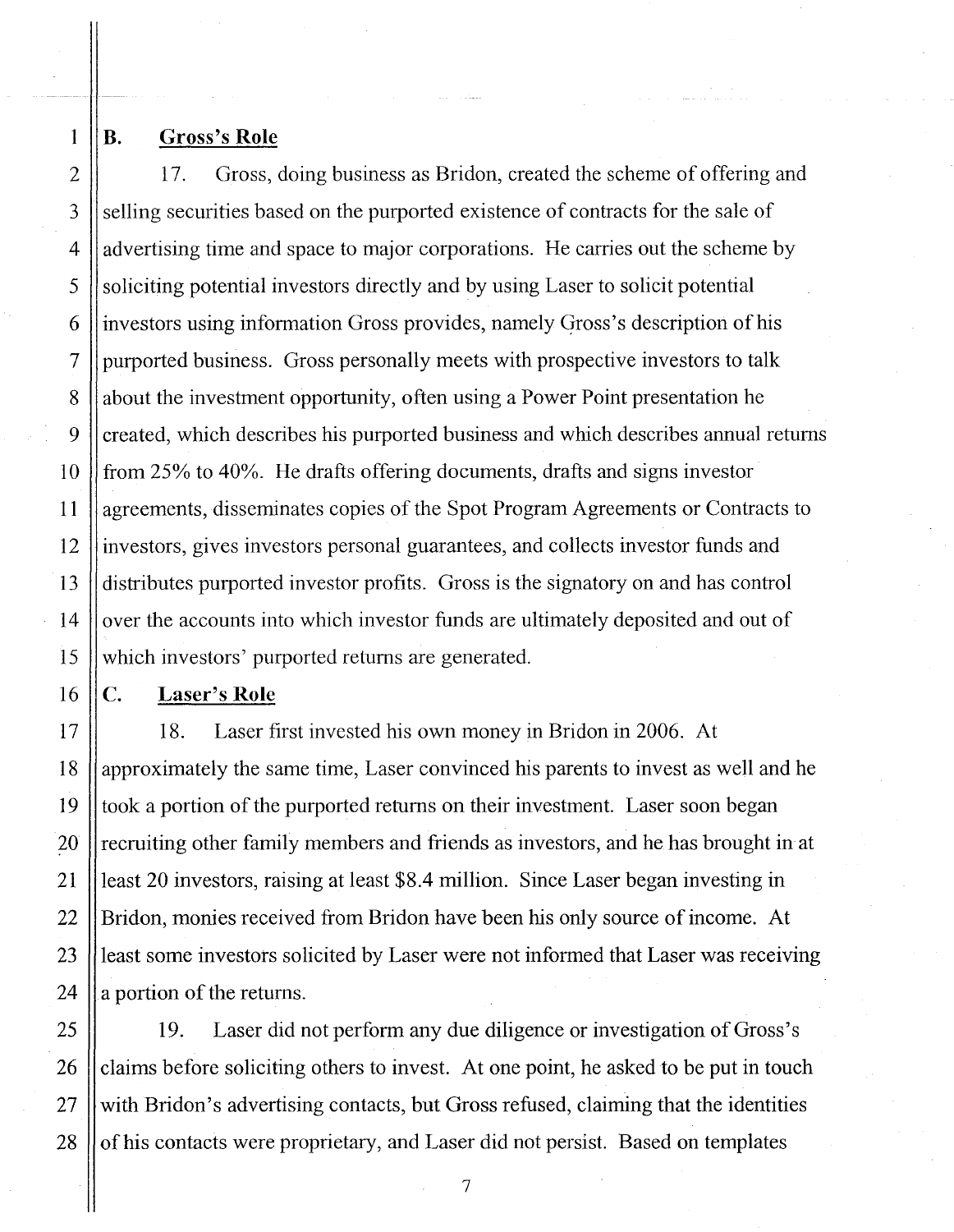1 2 3 4 5 6 7 8 9 10 11 provided by Gross, Laser drafts and disseminates offering documents, such as solicitation letters, some of which bear the title "prospectus," and e-mails to investors explaining the investment opportunities. In any particular offering, Laser learns what rate of return Gross is promising and then determines what amount of that return he will offer to his investors and what amount he will retain as his compensation. The investors have no way of knowing the rate of return that Gross is actually offering. On at least one occasion, Laser lowered the interest rate he was going to offer investors after one of the individuals who solicited investors on his behalf warned him that setting the interest rate too high risked arousing suspicion among potential investors who might view the return as "too good to be true."

12 13 14 15 16 17 18 20. Laser fills in key terms of Royalty Agreements, including the date of the investment, the investor's name, and the promised rate of return, and provides the agreements to Gross for Gross's signature. Laser serves as a conduit for investor funds and purported returns. Investors solicited by Laser are instructed to wire their funds into an account in his name. Laser then transfers the investors' funds to accounts controlled by Gross. Then, when returns are due, Gross transfers funds back to Laser's account to be divided and distributed accordingly.

19

20

21

22

23

24

25

26

## D. Misrepresentations and Omissions to Investors

21. In connection with the fraudulent scheme, defendants have made numerous misrepresentations to investors, including the following: that investor funds are used solely to purchase discounted advertising time or space for resale; that Bridon has contracts with major companies including Home Depot, Federal Express, Warner Bros., DIRECTV, and Slim-Fast for the resale of advertising time or space; and that investor returns and principal repayments are paid from profits earned on the resale of advertising.

27 28 22. These representations are false. Gross did not purchase the advertising time or space for resale that he claimed. The purported contracts with

> 8 j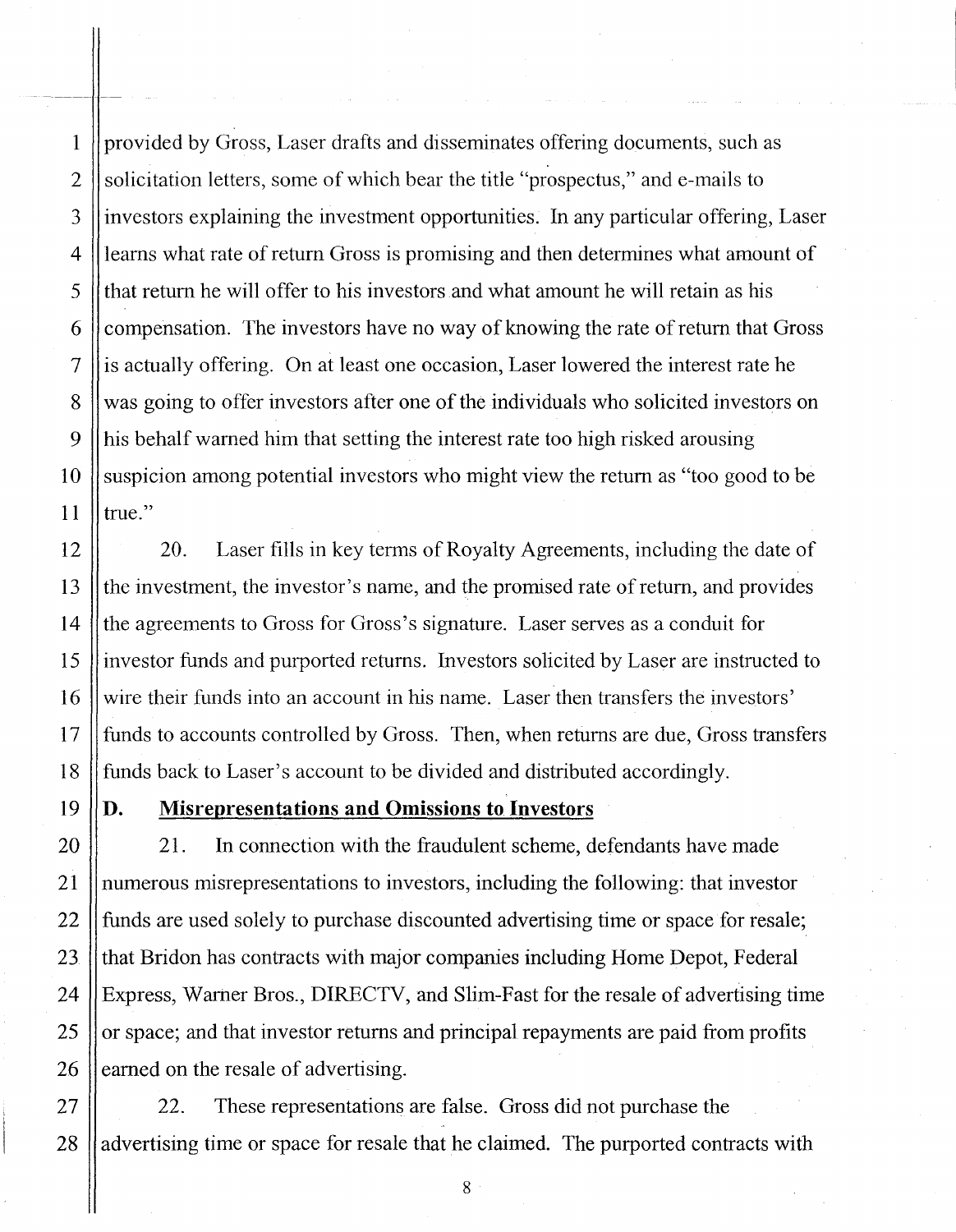Home Depot, Federal Express, Warner Bros., DIRECTV, and Slim-Fast are false. None of these companies have purchased or contracted to purchase advertising· time or space from Gross or Bridon. Gross's purported business relationships with well-known companies do not exist. The real source of the investors' purported returns is not successfully completed advertising deals, but rather money raised by defendants from new investors.

7 8 9 10 11 12 13 14 15 16 17 18 23. Gross kept the scheme going by using new investor funds to pay prior investors. For example, on March 3,2008, the balance in the primary account used by Gross to deposit investor funds was \$6,842. Between March 4, 2008, and March 6, 2008, the only deposits consisted of  $$1,050,000$  of investor funds. During this same period, payments totaling \$692,000 were made to other investors. In another example, on December 3, 2008, the account balance was approximately \$158,000. On December 4,2008, the only deposits consisted of \$550,000 of investor funds. Between December 5, 2008, and December 9,2008, payments totaling \$504,000 were made to different investors. This pattern continued in 2009. On April 27, 2009, the account had a balance of  $$37,479$ . On April 28, 2009, the only deposit came when an investor wired transferred \$100,000 into the account. That same day, Gross made payments totaling \$78,000 to other investors.

24. In addition, Gross has personally misappropriated at least \$6 million from the primary account into which investor funds are deposited: he diverted at least \$3 million to a brokerage account where he holds securities in his name and paid at least \$3 million of personal living expenses.

25. Laser relayed Gross's fraudulent misrepresentations to investors while secretly pocketing substantial commissions.

28  $\mathcal{U}^{\parallel}$ 

II

 $\mathcal{U}^{\parallel}$ 

II

19

20

21

22

23

24

25

*26*

*27*

1

2

3

4

5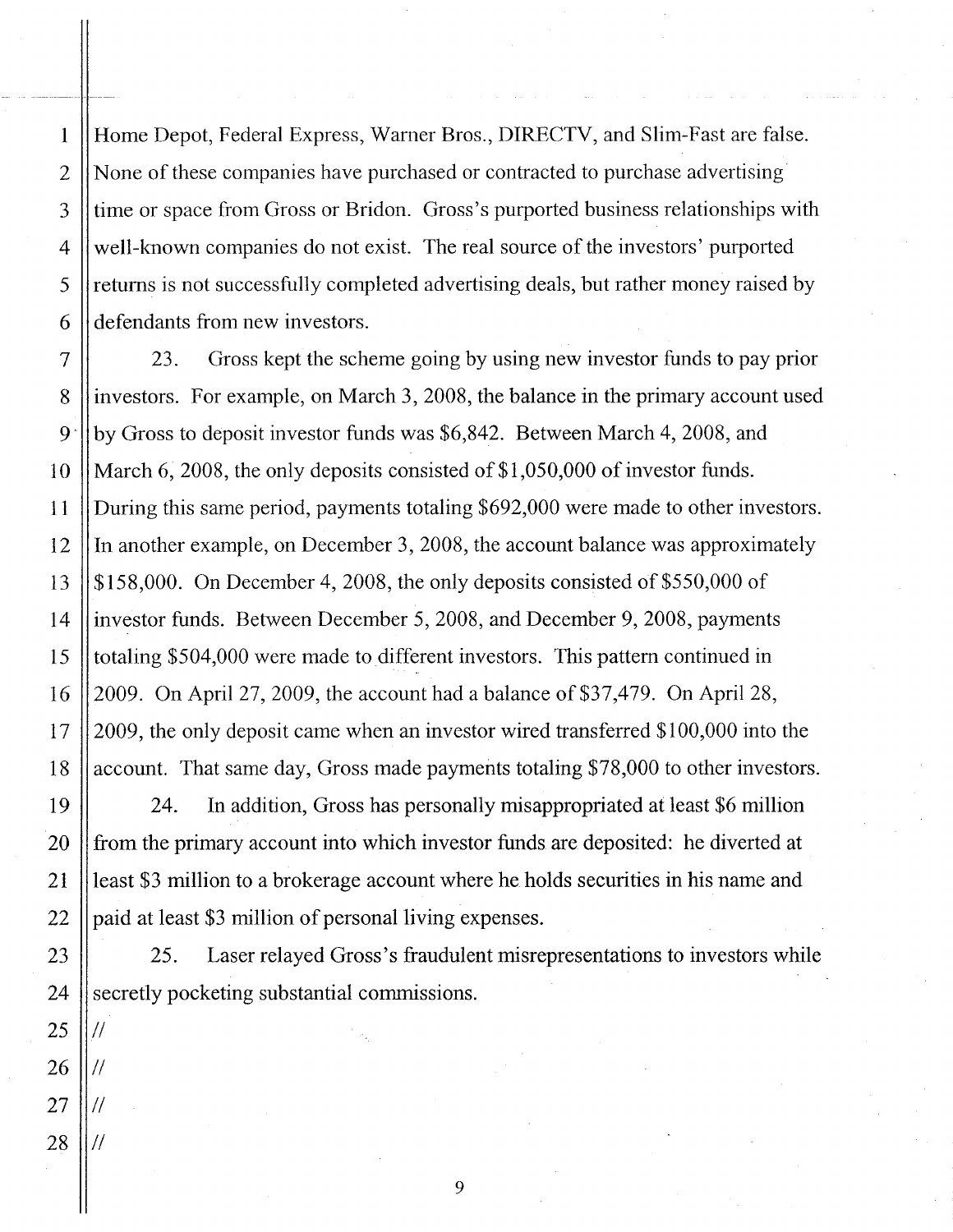## FIRST CLAIM FOR RELIEF UNREGISTERED OFFER AND SALE OF SECURITIES Violations Of Sections  $5(a)$  And  $5(c)$  Of The Securities Act (Against All Defendants)

26. The Commission realleges and incorporates by reference paragraphs 1 through 25 above.

27. Defendants, and each of them, by engaging in the conduct described above, directly or indirectly, made use of means or instruments of transportation or communication in interstate commerce or of the mails, to offer to sell or to sell securities, or to carry or cause such securities to be carried through the mails or in interstate commerce for the purpose of sale or for delivery after sale.

28. No registration statement has been filed with the Commission or has been in effect with respect to the offerings alleged herein.

29. By engaging in the conduct described above, each of the defendants violated, and unless restrained and enjoined will continue to violate, Sections 5(a) and 5(c) of the Securities Act, 15 U.S.C. §§ 77e(a) and 77e(c).

## SECOND CLAIM FOR RELIEF

## FRAUD IN THE OFFER OR SALE OF SECURITIES

Violations Of Section 17(a) Of The Securities Act

(Against All Defendants)

30. The Commission realleges and incorporates by reference paragraphs 1 through 25 above.

31. Defendants, and each of them, by engaging in the conduct described above, in the offer or sale of securities by the use of means or instruments of transportation or communication in interstate commerce or by use of the mails directly or indirectly:

a. with scienter, employed devices, schemes, or artifices to defraud;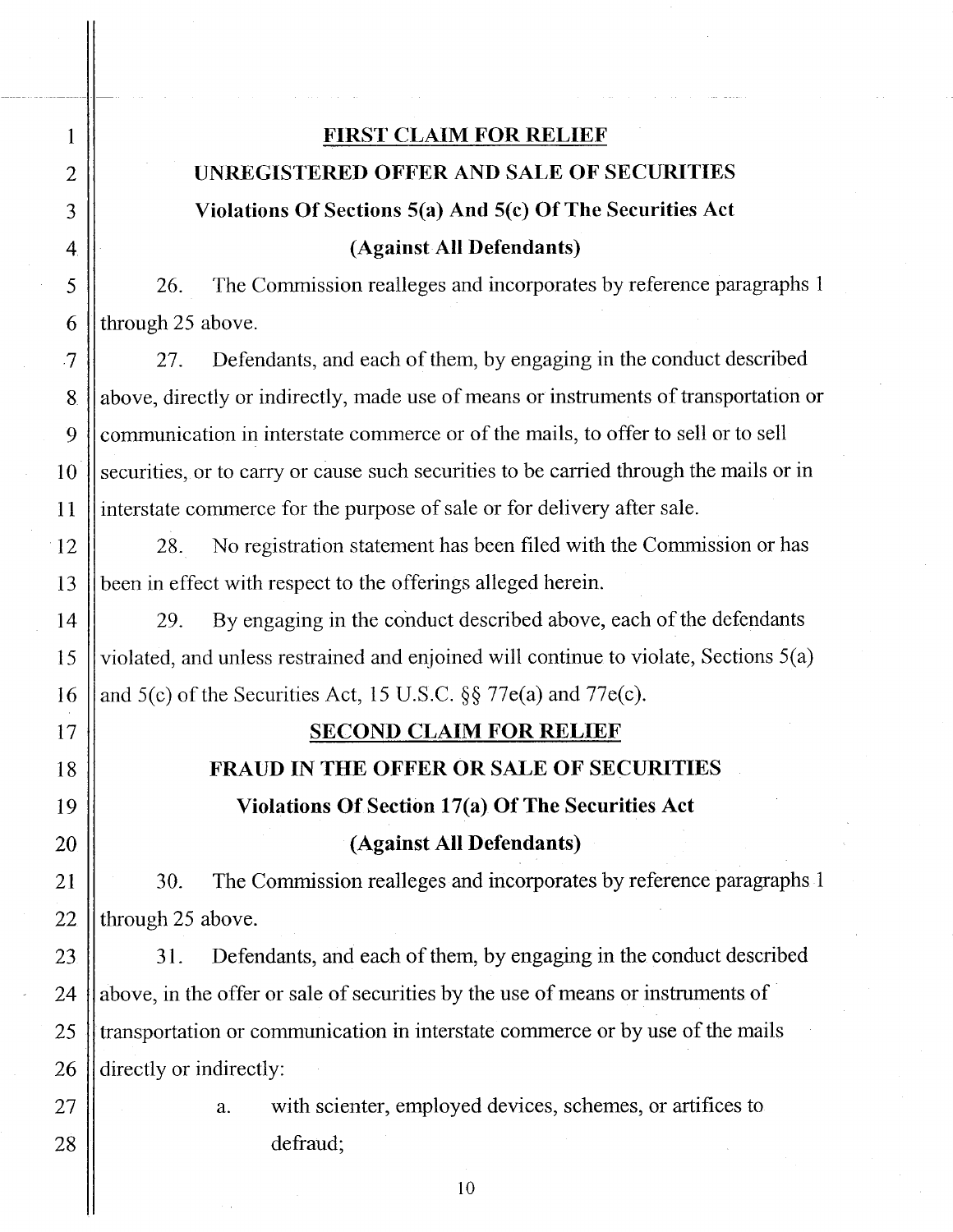| $\mathbf 1$<br>$\overline{2}$<br>3<br>4<br>5<br>6<br>$\overline{7}$<br>8<br>9<br>10 | obtained money or property by means of untrue statements of a<br>$\mathbf{b}$ .<br>material fact or by omitting to state a material fact necessary in<br>order to make the statements made, in light of the<br>circumstances under which they were made, not misleading; or<br>engaged in transactions, practices, or courses of business which<br>$C_{\star}$<br>operated or would operate as a fraud or deceit upon the<br>purchaser.<br>By engaging in the conduct described above, each of the defendants<br>32.<br>violated, and unless restrained and enjoined will continue to violate, Section 17(a)<br>of the Securities Act, 15 U.S.C. $\S 77q(a)$ . |
|-------------------------------------------------------------------------------------|----------------------------------------------------------------------------------------------------------------------------------------------------------------------------------------------------------------------------------------------------------------------------------------------------------------------------------------------------------------------------------------------------------------------------------------------------------------------------------------------------------------------------------------------------------------------------------------------------------------------------------------------------------------|
| 11                                                                                  | <b>THIRD CLAIM FOR RELIEF</b>                                                                                                                                                                                                                                                                                                                                                                                                                                                                                                                                                                                                                                  |
| 12                                                                                  | FRAUD IN CONNECTION WITH THE PURCHASE OR SALE OF                                                                                                                                                                                                                                                                                                                                                                                                                                                                                                                                                                                                               |
| 13                                                                                  | <b>SECURITIES</b>                                                                                                                                                                                                                                                                                                                                                                                                                                                                                                                                                                                                                                              |
| 14                                                                                  | Violations Of Section 10(b) Of The Exchange Act And Rule 10b-5 Thereunder                                                                                                                                                                                                                                                                                                                                                                                                                                                                                                                                                                                      |
| 15                                                                                  | (Against All Defendants)                                                                                                                                                                                                                                                                                                                                                                                                                                                                                                                                                                                                                                       |
| 16                                                                                  | The Commission realleges and incorporates by reference paragraphs 1<br>33.                                                                                                                                                                                                                                                                                                                                                                                                                                                                                                                                                                                     |
| 17                                                                                  | through 25 above.                                                                                                                                                                                                                                                                                                                                                                                                                                                                                                                                                                                                                                              |
| 18                                                                                  | Defendants, and each of them, by engaging in the conduct described<br>34.                                                                                                                                                                                                                                                                                                                                                                                                                                                                                                                                                                                      |
| 19                                                                                  | above, directly or indirectly, in connection with the purchase or sale of a security,                                                                                                                                                                                                                                                                                                                                                                                                                                                                                                                                                                          |
| 20                                                                                  | by the use of means or instrumentalities of interstate commerce, of the mails, or of                                                                                                                                                                                                                                                                                                                                                                                                                                                                                                                                                                           |
| 21                                                                                  | the facilities of a national securities exchange, with scienter:                                                                                                                                                                                                                                                                                                                                                                                                                                                                                                                                                                                               |
| 22                                                                                  | employed devices, schemes, or artifices to defraud;<br>a.                                                                                                                                                                                                                                                                                                                                                                                                                                                                                                                                                                                                      |
| 23                                                                                  | made untrue statements of a material fact or omitted to state a<br>$\mathbf b$ .                                                                                                                                                                                                                                                                                                                                                                                                                                                                                                                                                                               |
| 24                                                                                  | material fact necessary in order to make the statements made,                                                                                                                                                                                                                                                                                                                                                                                                                                                                                                                                                                                                  |
| 25                                                                                  | in the light of the circumstances under which they were made,                                                                                                                                                                                                                                                                                                                                                                                                                                                                                                                                                                                                  |
| 26                                                                                  | not misleading; or                                                                                                                                                                                                                                                                                                                                                                                                                                                                                                                                                                                                                                             |
| 27                                                                                  | engaged in acts, practices, or courses of business which<br>$C_{\star}$                                                                                                                                                                                                                                                                                                                                                                                                                                                                                                                                                                                        |
| 28                                                                                  | operated or would operate as a fraud or deceit upon other                                                                                                                                                                                                                                                                                                                                                                                                                                                                                                                                                                                                      |
|                                                                                     | 11                                                                                                                                                                                                                                                                                                                                                                                                                                                                                                                                                                                                                                                             |
|                                                                                     |                                                                                                                                                                                                                                                                                                                                                                                                                                                                                                                                                                                                                                                                |

 $\frac{1}{2}$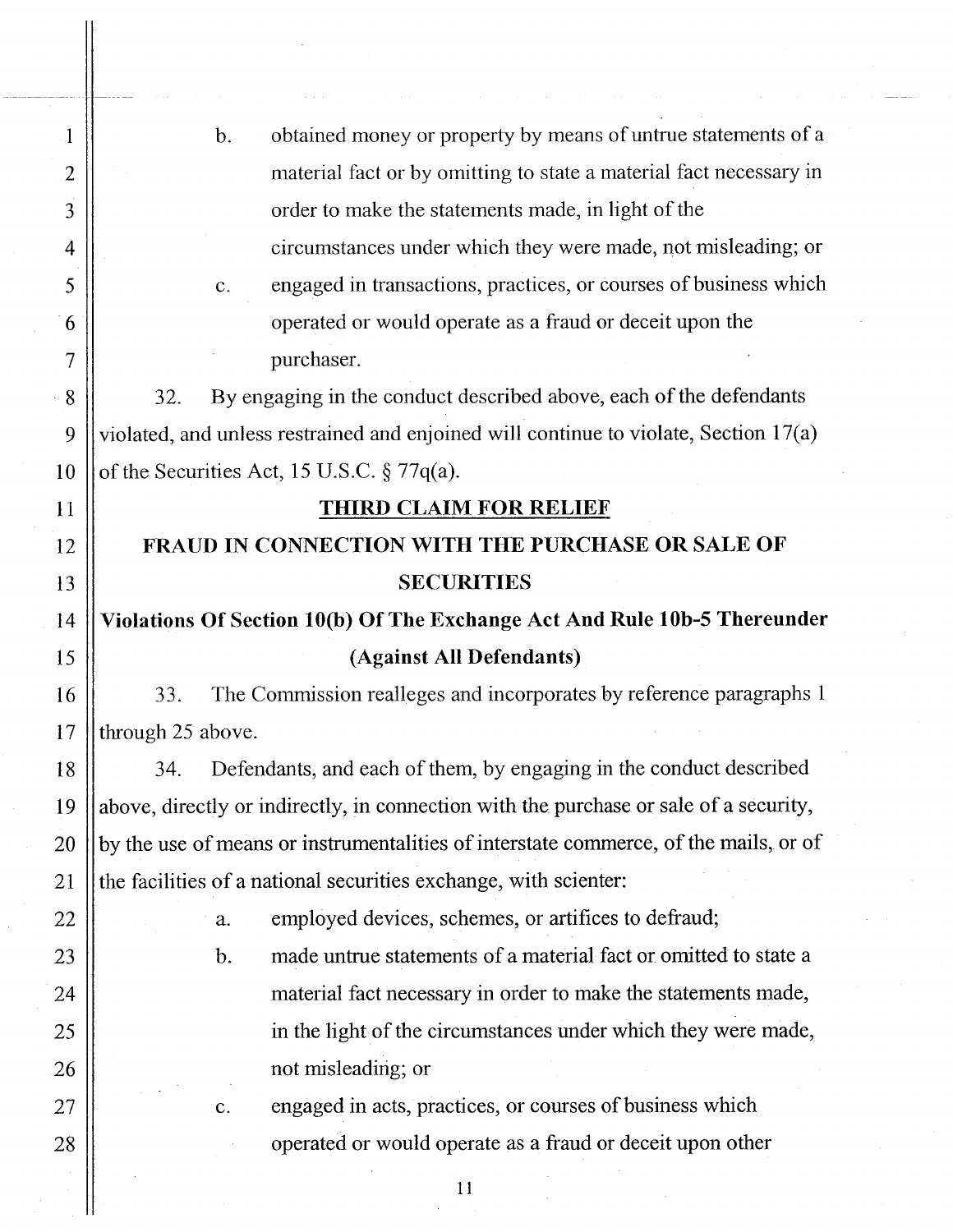persons.

 $\mathbf{1}$ 

 $\overline{2}$ 

3

4

5

6

7

8

9

10

11

12

13

14

15

16

17

18

19

20

21

22

23

24

25

26

27

28

35. By engaging in the conduct described above, each of the defendants violated, and unless restrained and enjoined will continue to violate, Section  $10(b)$ of the Exchange Act, 15 U.S.C.  $\S$  78 $j(b)$ , and Rule 10b-5 thereunder, 17 C.F.R. § 240.10b-5.

#### **FOURTH CLAIM FOR RELIEF**

# VIOLATION OF THE BROKER-DEALER REGISTRATION PROVISIONS Violations of Section 15(a) of the Exchange Act

## (Against Defendant Laser)

36. The Commission realleges and incorporates by reference paragraphs 1 through 25 above.

Defendant Laser by engaging in the conduct described above, made 37. use of the mails or means or instrumentalities of interstate commerce to effect transactions in, or to induce or attempt to induce the purchase or sale of, securities, without being registered as a broker or dealer in accordance with Section 15(b) of the Exchange Act, 15 U.S.C.  $\S$  78 $o(b)$ .

38. By engaging in the conduct described above, defendant Laser violated, and unless restrained and enjoined will continue to violate, Section 15(a) of the Exchange Act, 15 U.S.C.  $\S 78o(a)$ 

#### **PRAYER FOR RELIEF**

WHEREFORE, the Commission respectfully requests that the Court:

I.

Issue findings of fact and conclusions of law that the defendants committed the alleged violations.

#### II.

Issue judgments, in forms consistent with Fed. R. Civ. P. 65(d), temporarily, preliminarily and permanently enjoining defendants Gross and Laser and their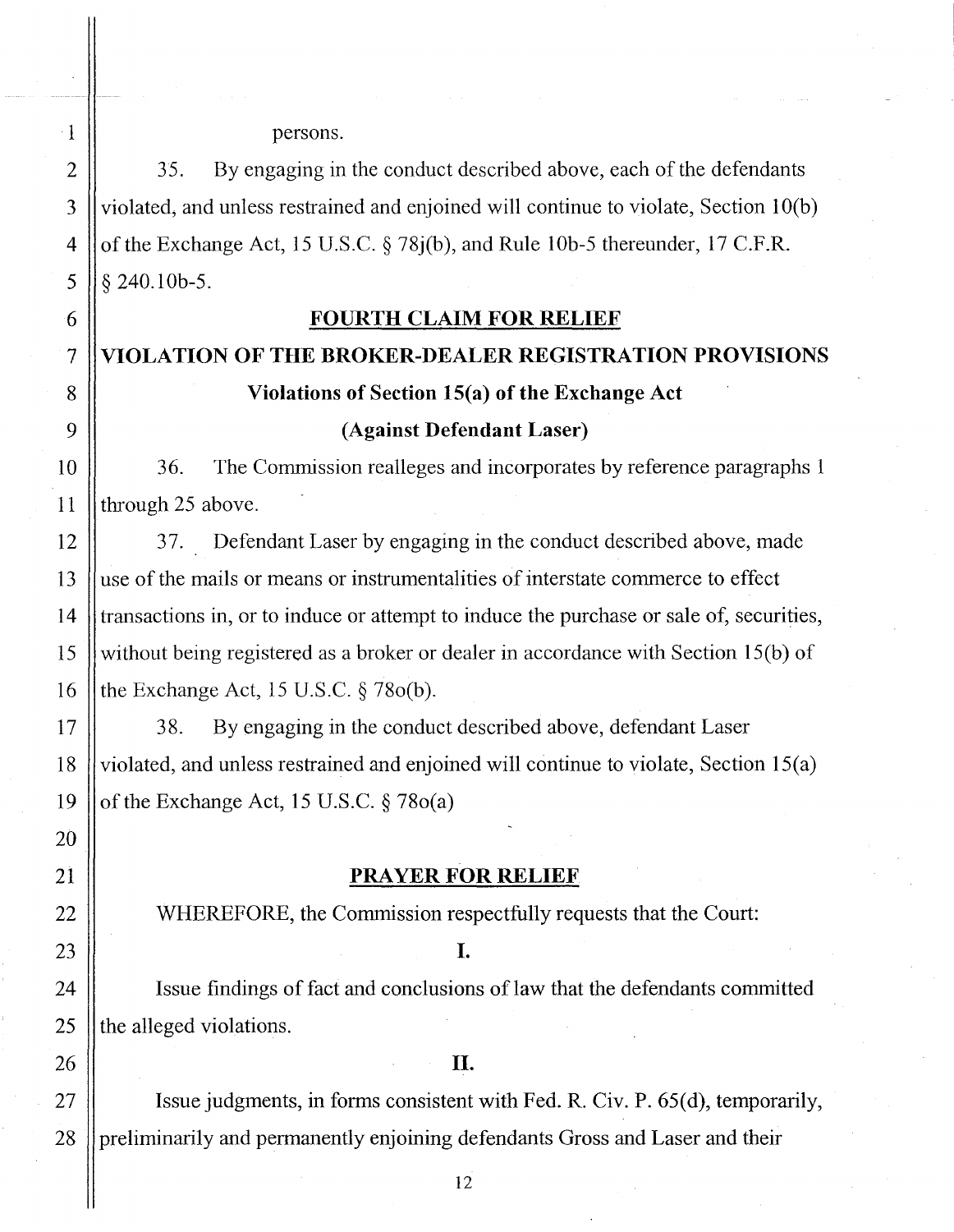officers, agents, servants, employees, and attorneys, and those persons in active concert or participation with any of them, who receive actual notice of the judgment by personal service or otherwise, and each of them, from violating Sections 5 (a), 5(c) and 17(a) of the Securities Act, 15 U.S.C. §§ 77e(a), 77e(c) and 77q(a), and Section 10(b) of the Exchange Act, 15 U.S.c. §§ 78j(b), and Rule 10b-5 thereunder, 17 C.F.R. § 240.10b-5.

1

2

3

4

5

6

7

8

9

10

**11**

12

13

14

15

16

17

18

19

20

21

22

23

24

25

26

27

28

Issue judgments, in a form consistent with Fed. R. Civ. P. 65(d), temporarily, preliminarily and permanently enjoining defendant Laser and his officers, agents, servants, employees, and attorneys, and those persons in active concert or participation with him, who receive actual notice of the judgment by personal service or otherwise, and each of them, from violating Section  $15(a)$  of the Exchange Act, 15 U.S.C.  $\S 78o(a)(1)$ .

#### **III.**

Issue, in a form consistent with Fed. R. Civ. P. 65, a temporary restraining order and a preliminary injunction freezing the assets of each of the defendants, requiring an accounting from each defendant, prohibiting each of the defendants from destroying documents, and granting expedited discovery.

#### **IV.**

Order each defendant to disgorge all ill-gotten gains from the defendants' illegal conduct, together with prejudgment interest thereon.

#### **V.**

Order each defendant to pay civil penalties under Section 20(d) of the Securities Act, 15 U.S.C. § 77t(d), Section 21(d)(3) of the Exchange Act, 15 U.S.C. § 78u(d)(3).

#### **VI.**

Retain jurisdiction of this action in accordance with the principles of equity and the Federal Rules of Civil Procedure in order to implement and carry out the terms of all orders and decrees that may be entered, or to entertain any suitable